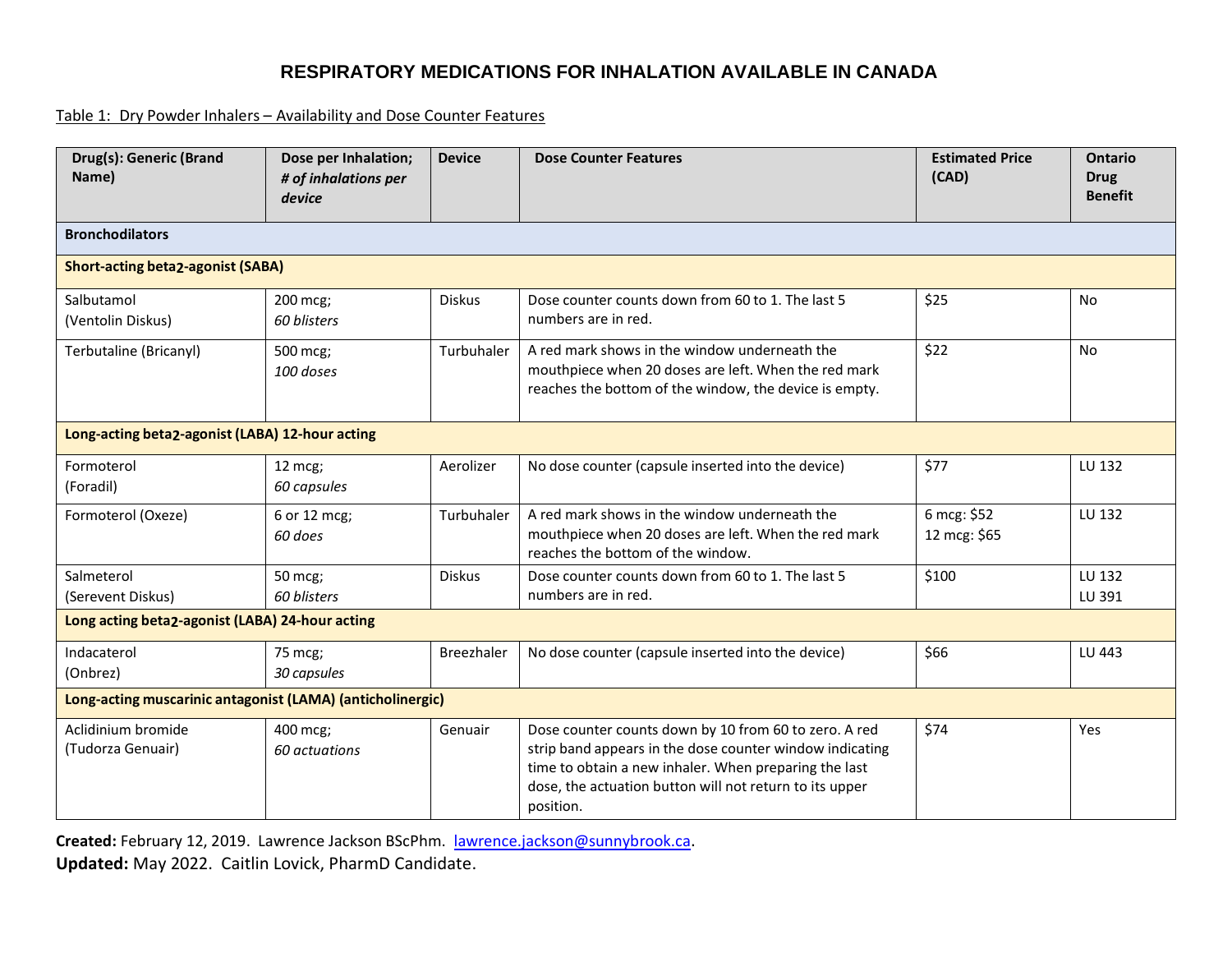| Glycopyrronium bromide<br>(Seebri Breezhaler)       | 50 mcg;<br>30 capsules             | Breezhaler | No dose counter (capsule inserted into the device)                                                                                                                                                                                                                    | \$74                                                            | Yes    |  |  |  |
|-----------------------------------------------------|------------------------------------|------------|-----------------------------------------------------------------------------------------------------------------------------------------------------------------------------------------------------------------------------------------------------------------------|-----------------------------------------------------------------|--------|--|--|--|
| Tiotropium bromide (Spiriva)                        | 18 mcg;<br>30 capsules             | Handihaler | No dose counter (capsule inserted into the device)                                                                                                                                                                                                                    | \$76                                                            | Yes    |  |  |  |
| Umeclidinium bromide (Incruse<br>Ellipta)           | 62.5 mcg;<br>30 blisters           | Ellipta    | Dose counter counts down by one. When there are 9<br>doses left, there is a red indicator on half of the dose<br>counter. When empty, the dose counter reads 0. If you<br>open the cover after this, the dose counter will change<br>from half red to completely red. | \$71                                                            | Yes    |  |  |  |
| <b>Combination products (LAMA/LABA)</b>             |                                    |            |                                                                                                                                                                                                                                                                       |                                                                 |        |  |  |  |
| Umeclidinium/vilanterol<br>(Anoro Ellipta)          | 62.5/25 mcg;<br>30 blisters        | Ellipta    | Dose counter counts down by one. When there are 9<br>doses left, there is a red indicator on half of the dose<br>counter. When empty, the dose counter reads 0. If you<br>open the cover after this, the dose counter will change<br>from half red to completely red. | \$115                                                           | LU 459 |  |  |  |
| Aclidinum/formoterol (Duaklir<br>Genuair)           | 400/12 mcg;<br>60 actuations       | Genuair    | Dose counter counts down by 10 from 60 to zero. A red<br>strip band appears in the dose counter window indicating<br>time to obtain a new inhaler. When preparing the last<br>dose, the actuation button will not return to its upper<br>position.                    | \$83                                                            | LU 459 |  |  |  |
| Indacaterol/ glycopyrronium<br>(Ultibro Breezhaler) | 110/50 mcg;<br>6 or 30 capsules    | Breezhaler | No dose counter (capsule inserted into the device).                                                                                                                                                                                                                   | 6 capsules: \$31<br>3x10 capsules: \$102<br>5x6 capsules: \$106 | LU 459 |  |  |  |
| <b>Inhaled corticosteroids (ICS)</b>                |                                    |            |                                                                                                                                                                                                                                                                       |                                                                 |        |  |  |  |
| Budesonide (Pulmicort)                              | 100, 200, or 400 mcg;<br>200 doses | Turbuhaler | A red mark shows in the window underneath the<br>mouthpiece when 20 doses are left. Discard when the red<br>mark reaches the bottom of the window.                                                                                                                    | 100 mcg: \$52<br>200 mcg: \$93<br>400 mcg: \$130                | Yes    |  |  |  |
| Fluticasone furoate (Arnuity<br>Elliptal)           | 100 or 200 mcg;<br>30 doses        | Ellipta    | Dose counter counts down by one. When there are 9<br>doses left, there is a red indicator on half of the dose<br>counter. When empty, the dose counter reads 0. If you<br>open the cover after this, the dose counter will change<br>from half red to completely red. | 100 mcg: \$62<br>200 mcg: \$193                                 | Yes    |  |  |  |

Created: February 12, 2019. Lawrence Jackson BScPhm. [lawrence.jackson@sunnybrook.ca](mailto:lawrence.jackson@sunnybrook.ca). **Updated:** May 2022. Caitlin Lovick, PharmD Candidate.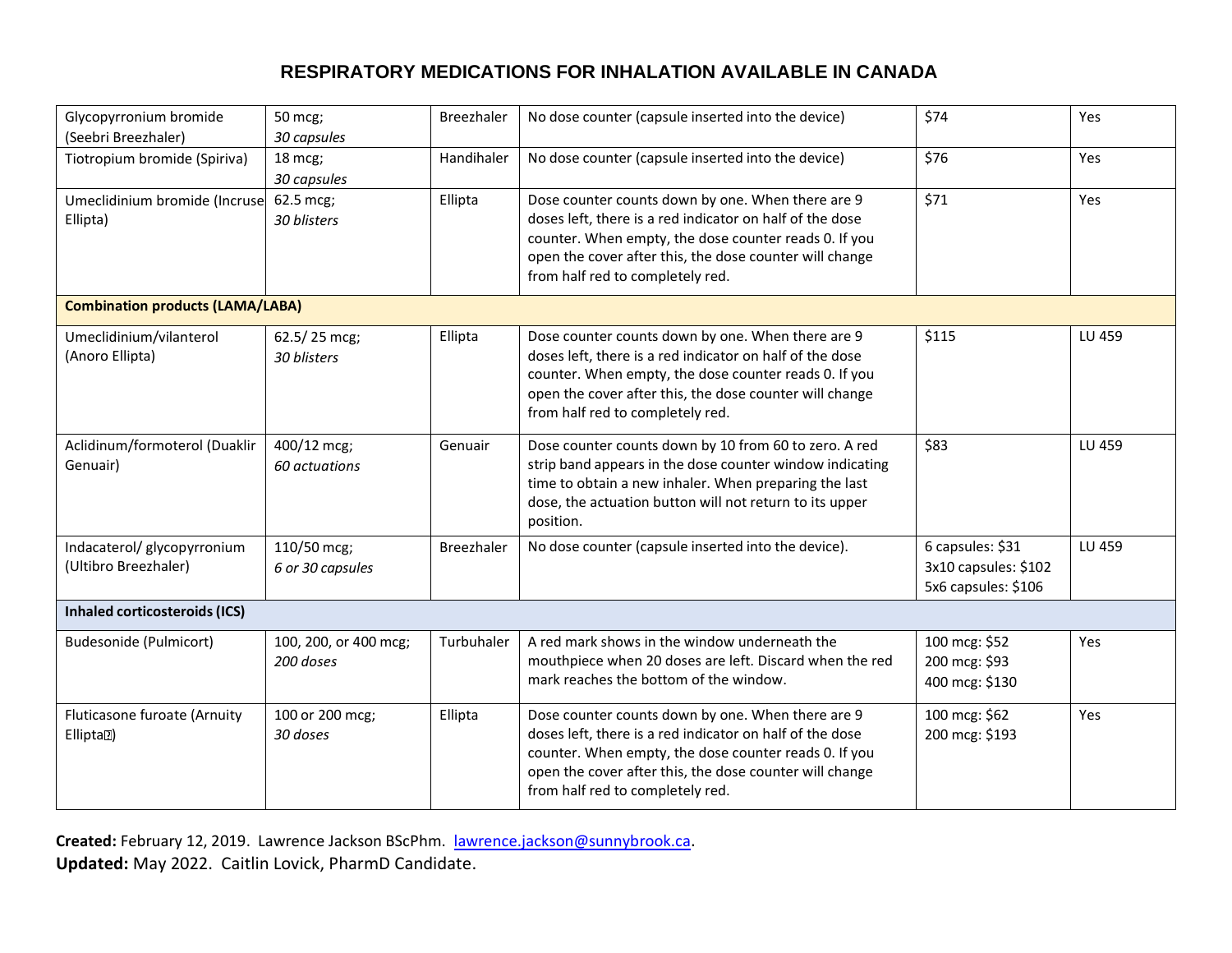| Fluticasone propionate<br>(Flovent Diskus)          | 100, 250, or 500 mcg;<br>60 blisters                              | <b>Diskus</b> | Dose counter counts down from 60 to 1. The last 5<br>numbers are in red.                                                                                                                                                                | 100 mcg: \$45<br>250 mcg: \$69<br>500 mcg: \$101                                  | Yes                        |  |
|-----------------------------------------------------|-------------------------------------------------------------------|---------------|-----------------------------------------------------------------------------------------------------------------------------------------------------------------------------------------------------------------------------------------|-----------------------------------------------------------------------------------|----------------------------|--|
| Fluticasone propionate<br>(Aermony Respiclick)      | 55, 113, or 232 mcg;<br>60 actuations                             | Respiclick    | Dose counter counts down from 60 to 1 each time the<br>mouthpiece is opened and closed. The last 20 numbers are<br>in red. When the counter reaches 0, the background will<br>change to solid red, and the numbers will change to black | 55 mcg: \$31<br>113 mcg: \$47<br>232 mcg: \$65                                    | Yes                        |  |
| Mometasone (Asmanex)                                | 100 mcg; 30 doses<br>200 mcg; 60 doses<br>400 mcg; 30 or 60 doses | Twisthaler    | Dose counter counts down by one, indicating number of<br>doses remaining. When counter reaches 00, the cap will<br>lock.                                                                                                                | 100 mcg; 30: \$59<br>200 mcg; 60: \$59<br>400 mcg; 30: \$59<br>400 mcg; 60: \$106 | $Yes - 200$<br>and 400 mcg |  |
| <b>Combination products (ICS/LABA)</b>              |                                                                   |               |                                                                                                                                                                                                                                         |                                                                                   |                            |  |
| Budesonide/formoterol<br>(Symbicort)                | 100/6 or 200/6 mcg;<br>120 doses                                  | Turbuhaler    | Counts down. Every 20 <sup>th</sup> dose is marked by a number and<br>every 10 <sup>th</sup> dose by a dash. A 0 on a red background in the<br>middle of the window indicates empty.                                                    | 100/6 mcg: \$93<br>200/6 mcg: \$117                                               | LU 330                     |  |
| Fluticasone/salmeterol<br>(Advair Diskus)           | 100/50, 250/50, or<br>500/50 mcg;<br>60 blisters                  | <b>Diskus</b> | Dose counter counts down from 60 to 1. The last 5<br>numbers are in red.                                                                                                                                                                | 100/50 mcg: \$123<br>250/50 mcg: \$145<br>500/50 mcg: \$201                       | LU 330                     |  |
| Fluticasone/salmeterol<br>(Wixela Inhub)            | 100/50 mcg, 250/50<br>mcg, or 500/50 mcg;<br>60 blisters          | Inhub         | Dose counter counts down from 60 to 1. When there are 9<br>doses left, there is a red indicator. When empty, the dose<br>counter reads 0 and the lever will not reach the end of the<br>purple arrows.                                  | 100/50 mcg: \$59<br>250/50 mcg: \$68<br>500/50 mcg: \$92                          | LU 330                     |  |
| Fluticasone<br>furoate/vilanterol (Breo<br>Ellipta) | 100/25 or 200/25 mcg;<br>30 blisters                              | Ellipta       | Dose counter counts down by one. When there are 9<br>doses left, there is a red indicator. When empty, the dose<br>counter reads 0. If you open the cover after this, the dose<br>counter will change from half red to completely red.  | 100/25 mcg: \$120<br>200/25 mcg: \$167                                            | LU 456<br>LU 330           |  |

Created: February 12, 2019. Lawrence Jackson BScPhm. [lawrence.jackson@sunnybrook.ca](mailto:lawrence.jackson@sunnybrook.ca). **Updated:** May 2022. Caitlin Lovick, PharmD Candidate.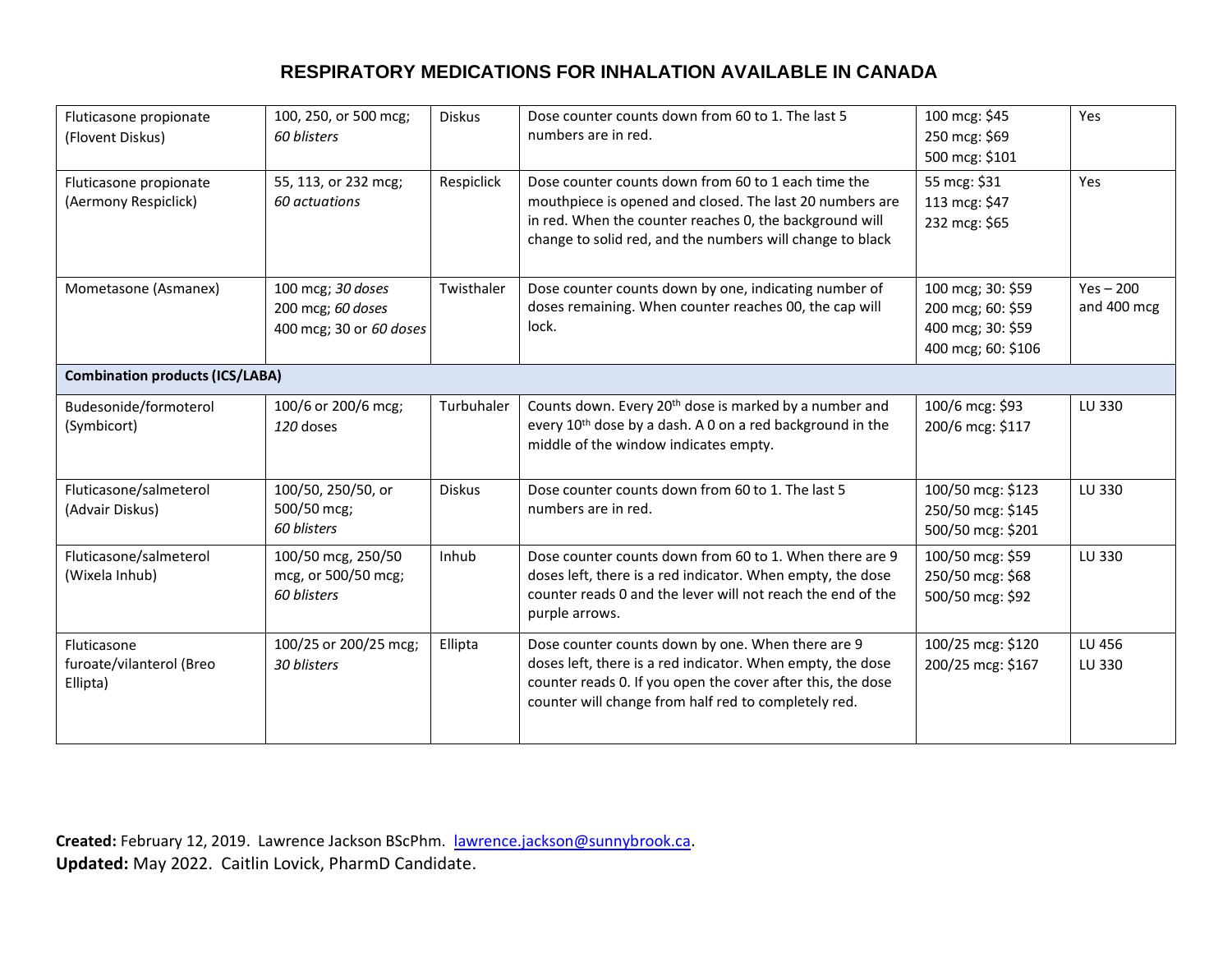| Mometasone<br>furoate/indacaterol acetate<br>(Atectura Breezhaler)                               | 150/80 mcg, 250/50<br>mcg or 500/50 mcg;<br>30 blisters | <b>Breezhaler</b> | No dose counter (capsule inserted into the device).                                                                                                                                                                                                                   | 150/80 mcg: \$50<br>150/160 mcg: \$59<br>150/320 mcg: \$77 | LU 626                                |
|--------------------------------------------------------------------------------------------------|---------------------------------------------------------|-------------------|-----------------------------------------------------------------------------------------------------------------------------------------------------------------------------------------------------------------------------------------------------------------------|------------------------------------------------------------|---------------------------------------|
| <b>Combination products (ICS//LABA/LAMA)</b>                                                     |                                                         |                   |                                                                                                                                                                                                                                                                       |                                                            |                                       |
| Fluticasone furoate/<br>vilanterol/umeclidinium<br>(Trelegy Ellipta)                             | 100/62.5/25 mcg, or<br>200/62.5/25 mcg;<br>30 blisters  | Ellipta           | Dose counter counts down by one. When there are 9<br>doses left, there is a red indicator on half of the dose<br>counter. When empty, the dose counter reads 0. If you<br>open the cover after this, the dose counter will change<br>from half red to completely red. | 100/62.5/25 mcg:<br>\$172<br>200/62.5/25 mcg:<br>\$188     | LU 567 $-$<br>100/62.5/25<br>mcg only |
| Mometasone furoate/<br>indacaterol<br>acetate/glycopyrronium<br>bromide (Enerzair<br>Breezhaler) | 150/50/160 mcg<br>30 capsules                           | <b>Breezhaler</b> | No dose counter (capsule inserted into the device).                                                                                                                                                                                                                   | 150/50/160 mcg:<br>\$132                                   | LU 627                                |

Created: February 12, 2019. Lawrence Jackson BScPhm. [lawrence.jackson@sunnybrook.ca](mailto:lawrence.jackson@sunnybrook.ca). **Updated:** May 2022. Caitlin Lovick, PharmD Candidate.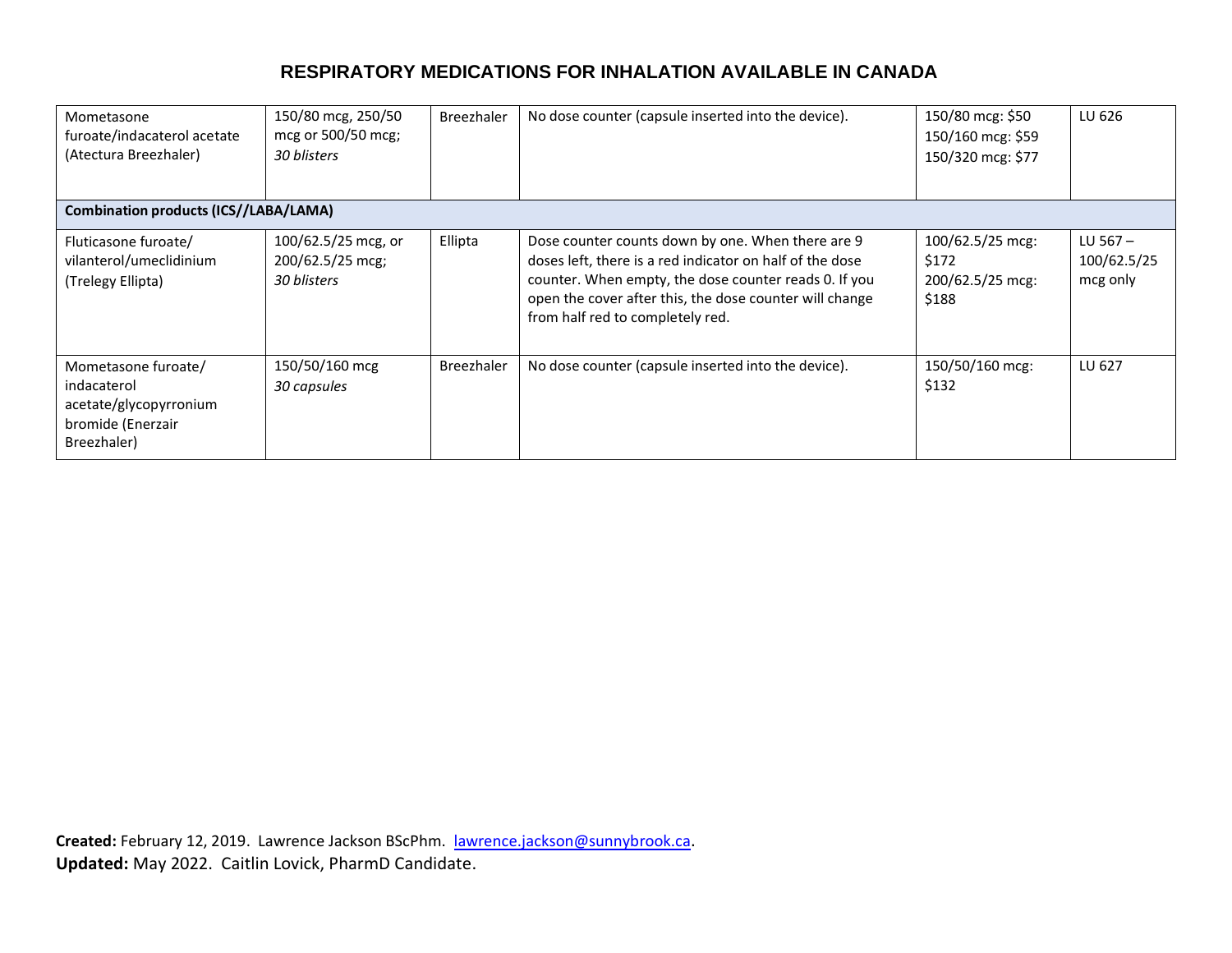#### Table 2: Metered Dose Inhalers (MDIs pressurized): Availability, Dose Counter Features, and Priming Instructions

| Drug(s): Generic (Brand Name)                                                                | Dose per Inhalation;<br># of inhalations per<br>device | <b>Dose Counter</b>                                  | <b>Initial priming</b>                      | Re-priming:<br># sprays & timeline when must<br>re-prime                                                                               | <b>Price</b>                     | <b>Ontario</b><br><b>Drug</b><br><b>Benefit</b> |  |  |
|----------------------------------------------------------------------------------------------|--------------------------------------------------------|------------------------------------------------------|---------------------------------------------|----------------------------------------------------------------------------------------------------------------------------------------|----------------------------------|-------------------------------------------------|--|--|
| <b>Bronchodilators</b>                                                                       |                                                        |                                                      |                                             |                                                                                                                                        |                                  |                                                 |  |  |
| <b>Short-acting beta2-agonist (SABA)</b>                                                     |                                                        |                                                      |                                             |                                                                                                                                        |                                  |                                                 |  |  |
| Salbutamol HFA (Salbutamol<br>HFA Sanis; Apo-Salvent; Novo-<br>Salbutamol HFA; Ventolin HFA) | 100 mcg;<br>200 actuations                             | No dose counter                                      | 4 sprays                                    | 4 sprays if not used for:<br>Sanis $-5$ days<br>$Apo - 2$ weeks<br>Novo $-4$ weeks<br>Ventolin - 4 weeks plus 1 puff<br>after cleaning | Ventolin: \$19<br>Generics: \$18 | Yes                                             |  |  |
| Salbutamol in ethanol<br>(Airomir HFA)                                                       | 100 mcg;<br>200 actuations                             | No dose counter                                      | 4 sprays                                    | 4 sprays if not used for 14 days                                                                                                       | \$19                             | Yes                                             |  |  |
| <b>Short-acting muscarinic antagonist (SAMA) (anticholinergic)</b>                           |                                                        |                                                      |                                             |                                                                                                                                        |                                  |                                                 |  |  |
| Ipratropium bromide<br>(Atrovent HFA)                                                        | 20 mcg;<br>200 actuations                              | No dose counter                                      | 2 sprays                                    | 1 spray if not used for more than<br>3 days                                                                                            | \$36                             | Yes                                             |  |  |
| <b>Combination Products (SAMA/SABA)</b>                                                      |                                                        |                                                      |                                             |                                                                                                                                        |                                  |                                                 |  |  |
| Ipratropium/salbutamol<br>(Combivent Respimat)                                               | 20/100 mcg<br>120 actuations                           | Pointer indicates<br>approximate amount<br>remaining | Until cloud<br>appears plus<br>3 more times | 1 spray if not used for more than<br>3 days. Full initial prime if not<br>used for more than 21 days                                   | \$48                             | No                                              |  |  |
| Long-acting muscarinic antagonist (LAMA) 24-hour acting (anticholinergic)                    |                                                        |                                                      |                                             |                                                                                                                                        |                                  |                                                 |  |  |
| Tiotropium (Spiriva Respimat)                                                                | 2.5 mcg;<br>60 actuations                              | Pointer indicates<br>approximate amount<br>remaining | Until cloud<br>appears plus<br>3 more times | 1 spray if not used for more than<br>7 days. Full initial prime if not<br>used for more than 21 days                                   | \$76                             | Yes                                             |  |  |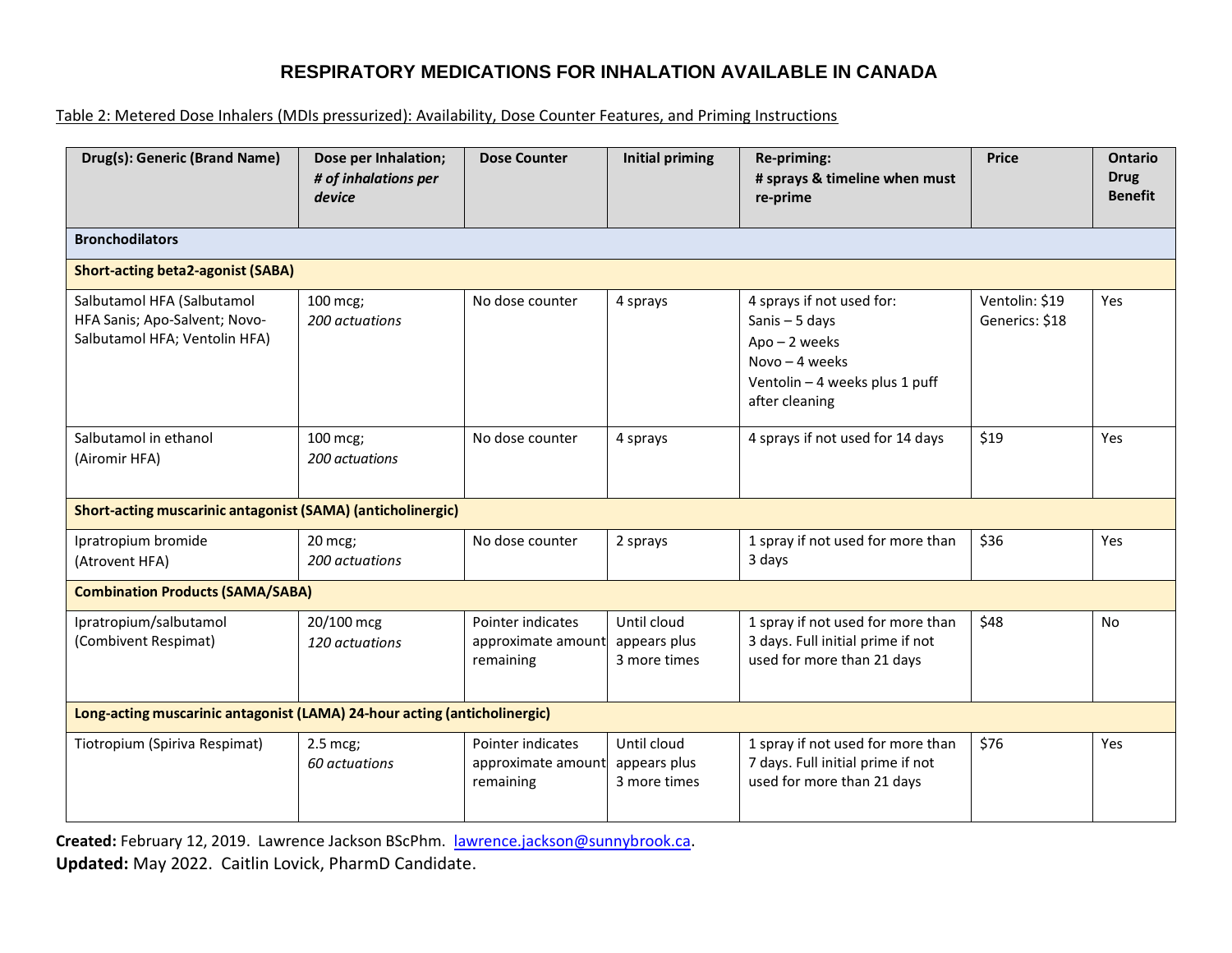| <b>Combination Products (LAMA/LABA)</b>                   |                                            |                                                      |                                                    |                                                                                                |                                                 |        |  |  |
|-----------------------------------------------------------|--------------------------------------------|------------------------------------------------------|----------------------------------------------------|------------------------------------------------------------------------------------------------|-------------------------------------------------|--------|--|--|
| Tiotropium/olodaterol (Inspiolto<br>Respimat)             | $2.5/2.5$ mcg<br>60 actuations             | Pointer indicates<br>approximate amount<br>remaining | Until cloud<br>appears plus<br>3 more times        | 1 spray if not used for more than<br>7 days. Full priming if not used<br>for more than 21 days | \$87                                            | LU 459 |  |  |
| Inhaled corticosteroids (ICS)                             |                                            |                                                      |                                                    |                                                                                                |                                                 |        |  |  |
| Beclomethasone in ethanol (Qvar)                          | 50 or 100 mcg;<br>200 actuations           | No dose counter                                      | 4 sprays                                           | 4 sprays if not used for 14 days                                                               | 50 mcg: \$56<br>100 mcg: \$98                   | Yes    |  |  |
| Ciclesonide in ethanol<br>(Alvesco)                       | 100 or 200 mcg;<br>120 actuations          | No dose counter                                      | 3 sprays                                           | 3 sprays if not used for 7 days                                                                | 100 mcg: \$68<br>200 mcg: \$104                 | Yes    |  |  |
| Fluticasone<br>(Flovent HFA)                              | 50, 125 or 250 mcg;<br>120 actuations      | No dose counter                                      | 1 spray                                            | 1 spray if not used for 7 days                                                                 | 50 mcg: \$45<br>125 mcg: \$69<br>250 mcg: \$126 | Yes    |  |  |
| <b>Combination products (ICS/LABA)</b>                    |                                            |                                                      |                                                    |                                                                                                |                                                 |        |  |  |
| Fluticasone/salmeterol (Advair)                           | 125/25 or 250/25<br>mcg;<br>120 actuations | Show number of<br>puffs remaining                    | 1 spray; repeat<br>until dose counter<br>reads 120 | 2 sprays if not used for 7 days                                                                | 125 mcg:<br>\$144.78<br>250 mcg: \$201          | LU 330 |  |  |
| Mometasone/formoterol (in<br>ethanol)<br>Zenhale <b>D</b> | 100/5 or 200/5 mcg;<br>120 actuations      | Show number of<br>puffs remaining                    | 4 sprays; dose<br>counter reads 120                | 4 sprays if not used for 5 days                                                                | 100/5 mcg: \$137<br>200/5 mcg: \$164            | LU 330 |  |  |

Priming a Pressurized MDI: Initial priming is recommended before using the inhaler for the first time and re-priming is recommended if the inhaler has not been used for a specified period of time (refer to each product's instructions for use). To prime, shake the inhaler (if required) and spray the recommended number into the air, directed away from the face.

Shaking a Pressurized MDI before Use: Shake all pressurized MDIs before use except QVAR and Respimat products. QVAR is formulated as a solution in HFA propellant. Respimat

not products are formulated as propellant-free solutions.